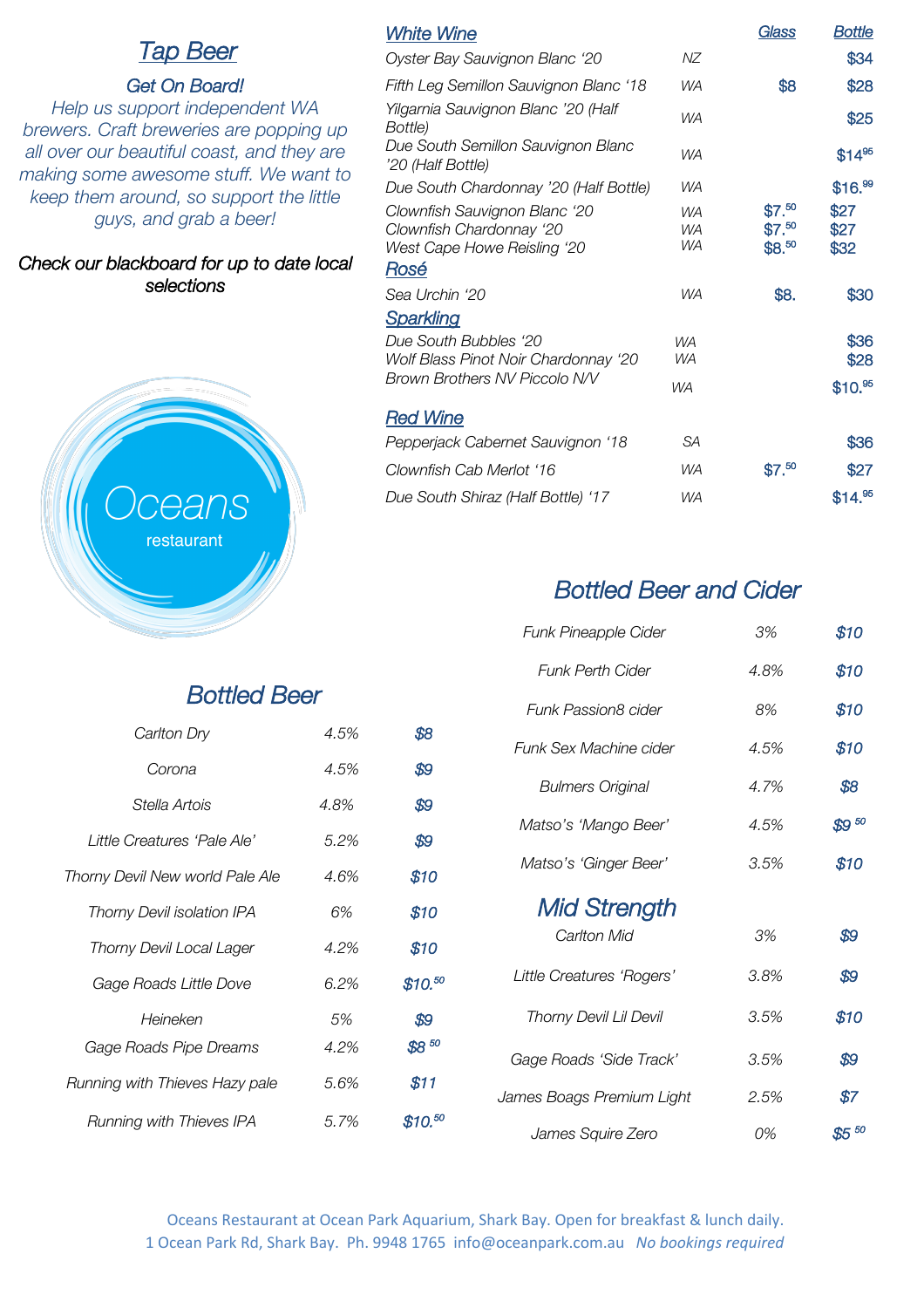## *Sides*

## *Mains*

*Money Bags V \$11 With sweet chili & sour cream*

*Potato Wedges <sup>V</sup> \$11 With sweet chili & sour cream*

> *Bowl of Fries v \$11 With aioli*

*Chili Cheese Fries V \$14 Add bacon \$3*

*Bowl of Cassava Crackers V \$8 Available all day*

# *Light Meals*

#### *Bruschetta V/VEO/GFO \$16*

*Tomatoes, red onion, basil oil on turkish bread topped with persian feta & balsamic Add smoked salmon \$3.50 Add Fremantle Octopus \$5.5*

#### *Shark Bay Prawns GF \$32*

*Shark Bay Prawn with house salad & seafood sauce*

*Lemon Pepper Squid \$23 With salad, wedge of lime, white BBQ*

#### *Stuffed Mushrooms V/GF \$18*

*Roasted field mushrooms, chargrilled vegetables, hazelnut crumb topped with melted cheese, basil oil*

> *Salad of the day Please refer to our friendly staff member*

## *Kids*

*Chicken Nuggets \$14 Served with tomato sauce & fries*

*Fish Bites \$14 Served with tomato sauce & fries*

> *Pasta \$14 with Napoli / Carbonara*

*Ocean Park Platter to Share \$76 Shark Bay Prawns, seared scallops, lemon pepper calamari, fish of the day fillet, Shark Bay whiting, cassava crackers, salad, fries & tartar sauce Add Fremantle Octopus Salad \$12.50 Add WA Akoya Oysters with Mignonette \$12*

> *Grilled 'Fish of the Day' GFO* Þ *Curry, eggplant, tomato, crackers s/w rice OR* Þ *Roasted Potatoes, grilled broccolini, tomato, kale, homemade sauce*

*(See whiteboard at counter \$MP)* 

*Shark Bay IPA battered Whiting \$33 Beer battered fries, garden salad & tartar sauce*

## *Veggie Panini V/VEO/GFO \$25*

*Sundried tomato, pesto, roasted zucchini, eggplant, olive, lettuce, balsamic vinegar dressing, feta cheese in turkish roll with beer battered fries, aioli*

*Fish Burger GFO \$26*

*Fish of the day, brioche, dill tartare, pickled fennel, carrot relish, aioli*

*Chicken Burger \$26 Parmigiana Chicken, Slaw, Cheese, Brioche with beer battered fries, aioli*

#### *Steak Sandwich GFO \$28*

*Scotch fillet, tomato relish, onion jam, American cheese, lettuce, slaw, Turkish bread with beer battered fries, aioli*

## *Chef's Special of the day*

*Please refer to our friendly staff member*



V=Vegetarian VE=VEGAN VEO=VEGAN OPTION GF=Gluten Free FO=Gluten Free Option *\*\*Special dietary please check with our friendly staff* 

Oceans Restaurant at Ocean Park Aquarium, Shark Bay. Open for breakfast & lunch daily. 1 Ocean Park Rd, Shark Bay. Ph. 9948 1765 info@oceanpark.com.au *No bookings required*